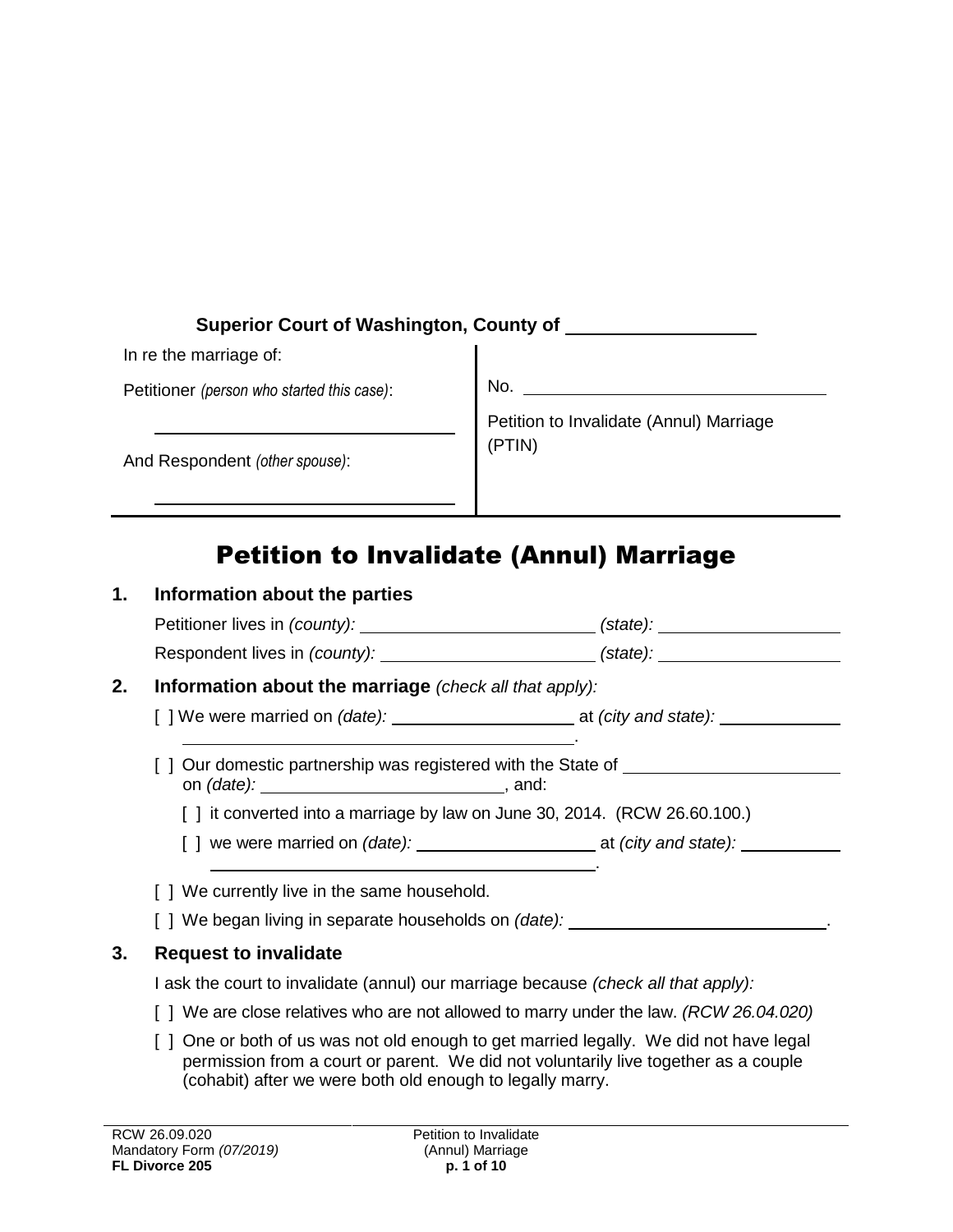- [ ] One or both of us was legally married to or the registered domestic partner of another person at the time we married each other.
- [ ] At the time we married, one or both of us was unable to understand what it meant (lacked capacity to consent) either because of mental incapacity or the influence of alcohol, drugs, or other substances. We did not voluntarily live together as a couple (cohabit) after we both were able to understand and agree to be married.
- [ ] One of us married because of pressure, force, or fraud. We did not voluntarily live together as a couple (cohabit) after the pressure or force stopped, or after finding out about the fraud.
- [ ] We were not married in Washington State. According to the laws of the place where we were married, our marriage is void or voidable. We have not done anything to validate our marriage according to the laws of:
	- the place where we were married, or
	- any place where we lived after leaving the place where we were married.

#### **4. Jurisdiction over the spouses**

The court has personal jurisdiction over the marriage because at least one of the spouses lives in Washington State, or is stationed in this state as a member of the armed forces.

- [ ] The court **has** jurisdiction over the Respondent because *(check all that apply):*
	- [ ] The Respondent lives in Washington State.
	- [ ] The Petitioner and Respondent lived in Washington State while they were married, and the Petitioner still lives in this state or is stationed in this state as a member of the armed forces.
	- [ ] The Petitioner and Respondent may have conceived a child together in this state.
	- [ ] Other *(specify):*
- [ ] The court does **not** have personal jurisdiction over the Respondent. *(This may limit the court's ability to divide property and debts, award money, set child support or spousal support, or approve a restraining order or protection order.)*

#### **5. Is one of the spouses pregnant?**

| (Check one):             | <b>Note:</b> The law considers the other spouse to be the parent of any child born                                                                                                                                                          |  |
|--------------------------|---------------------------------------------------------------------------------------------------------------------------------------------------------------------------------------------------------------------------------------------|--|
| [ ] No [ ] Yes           | during the marriage or within 300 days after it ends. If the other spouse is<br>not the parent, either spouse may file a Petition to Disprove Parentage of                                                                                  |  |
| If Yes, who is pregnant? | Presumed Parent (form FL Parentage 355) in court. In most cases, the<br>deadline to file the Petition to Disprove is before the child turns four. (See                                                                                      |  |
| [ ] Petitioner           | RCW 26.26.116, 26.26.500 - 26.26.625.)                                                                                                                                                                                                      |  |
| [ ] Respondent           | If everyone agrees, both spouses and the child's biological father can sign an<br>Acknowledgment (and Denial) of Paternity. Those forms must be notarized<br>and filed with the Washington State Registrar of Vital Statistics to be valid. |  |

## **6. Children of the marriage**

- [ ] My spouse and I have **no** children together who are still dependent. *(Skip to* 7*.)*
- [ ] My spouse and I have the following children together who are still dependent *(only list children you and your spouse have together, not children from other relationships):*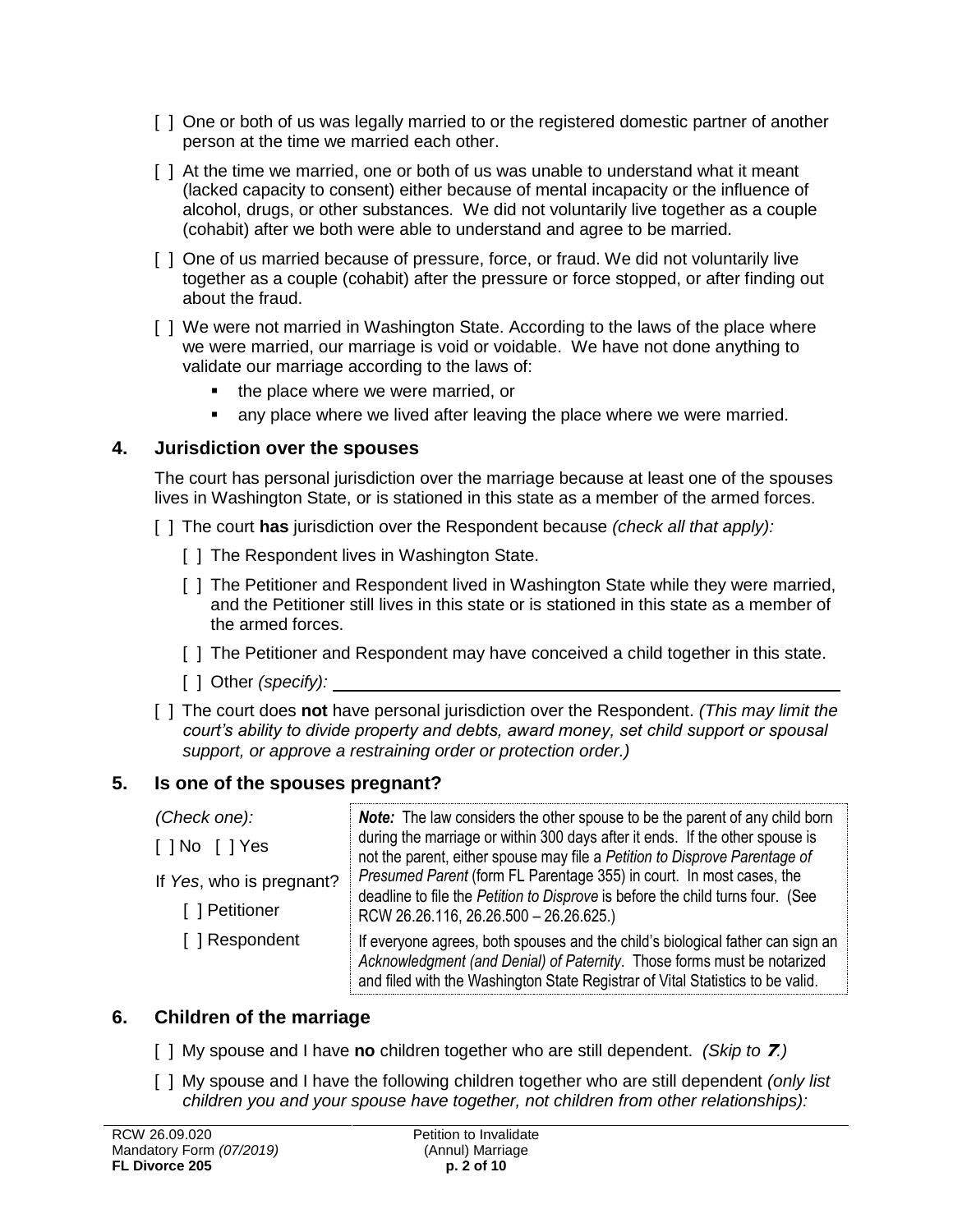| Child's name | <br>Child's name |  |
|--------------|------------------|--|
|              |                  |  |
|              |                  |  |
|              |                  |  |

#### **a. Children's home/s**

During the past 5 years have any of the children lived:

- on an Indian reservation,
- outside Washington state,
- in a foreign country, or
- with anyone who is not a party to this case?
- [ ] No. *(Skip to b.)*
- [ ] Yes. *(Fill out below to show where each child has lived during the last 5 years.)*

| Dates        | Children                                            | Lived with                                                   | In which state,<br>Indian reservation,<br>or foreign country |
|--------------|-----------------------------------------------------|--------------------------------------------------------------|--------------------------------------------------------------|
| From:        | [ ] All children                                    | [] Petitioner [] Respondent                                  |                                                              |
| To:          | $\lceil \cdot \rceil$ (Name/s):                     | $[$ ] Other (name):                                          |                                                              |
| From:        | [ ] All children                                    | [] Petitioner [] Respondent                                  |                                                              |
| To:          | $\lceil \cdot \rceil$ (Name/s):                     | $[$ ] Other (name):                                          |                                                              |
| From:        | [ ] All children                                    | [] Petitioner [] Respondent                                  |                                                              |
| To:          | [ ] (Name/s):                                       | $[$ ] Other (name):                                          |                                                              |
| From:        | [ ] All children                                    | [] Petitioner [] Respondent                                  |                                                              |
| To:          | $\lceil \cdot \rceil$ (Name/s):                     | $\lceil$   Other (name):                                     |                                                              |
| From:<br>To: | [ ] All children<br>$\lceil \cdot \rceil$ (Name/s): | [ ] Petitioner<br>[ ] Respondent<br>$\lceil$   Other (name): |                                                              |

#### **b. Other people with a legal right to spend time with a child**

Do you know of anyone besides you and your spouse who has (or claims to have) a legal right to spend time with any of the children?

*(Check one):* [ ] No. *(Skip to c.)* [ ] Yes. *(Fill out below.)*

| Name of person | Children this person may have<br>the right to spend time with |  |
|----------------|---------------------------------------------------------------|--|
|                | [ ] All children<br>[ ] (Name/s):                             |  |
|                | [ ] All children<br>[ ] (Name/s):                             |  |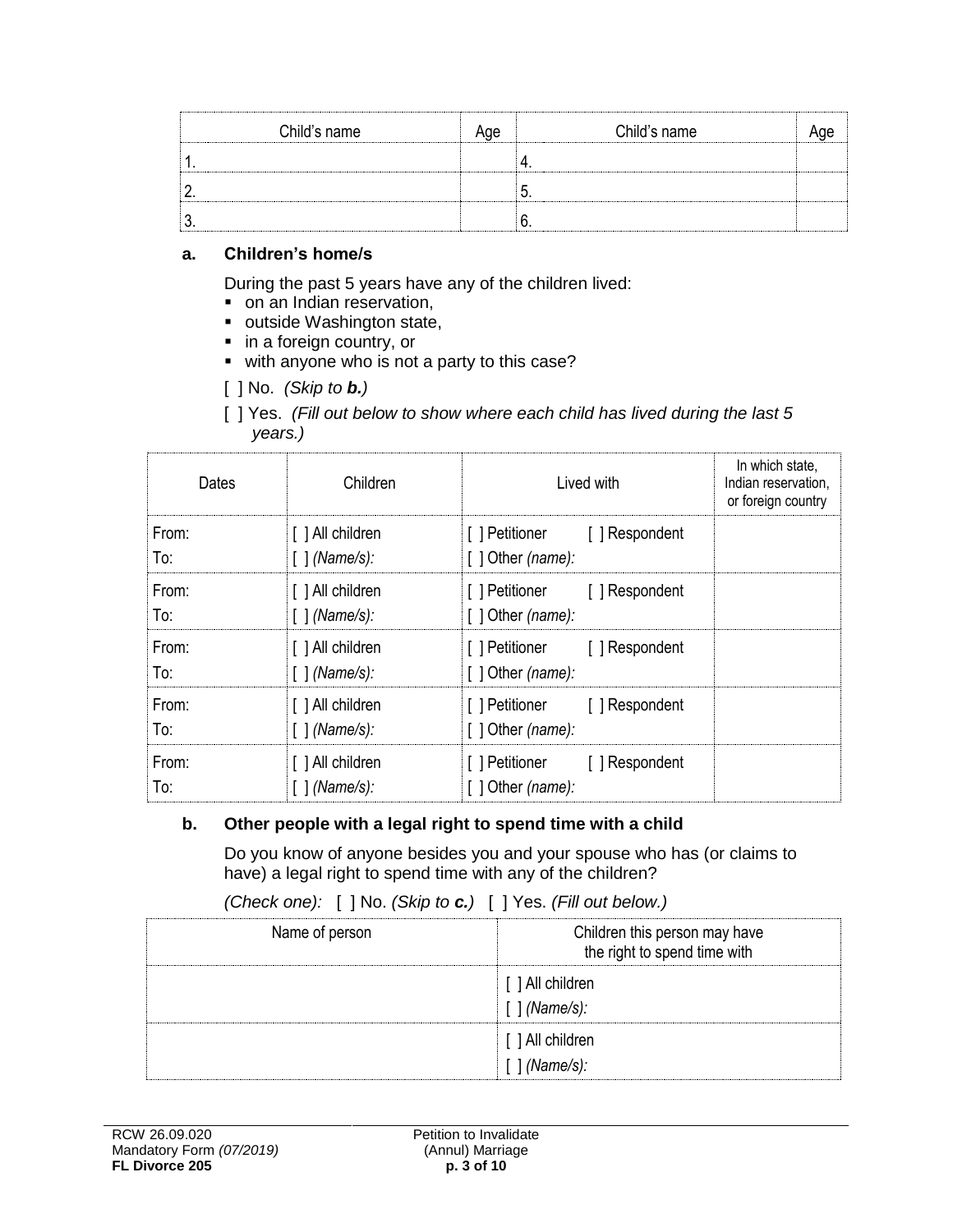#### **c. Other court cases involving a child**

|  | Do you know of any court cases involving any of the children?        |
|--|----------------------------------------------------------------------|
|  | (Check one): [ ] No. (Skip to <b>7</b> .) [ ] Yes. (Fill out below.) |

| Kind of case<br>(Family Law, Criminal,<br>Protection Order, Juvenile,<br>Dependency, Other) | County and State | Case number<br>and year | Children         |
|---------------------------------------------------------------------------------------------|------------------|-------------------------|------------------|
|                                                                                             |                  |                         | [ ] All children |
|                                                                                             |                  |                         | [ ] (Name/s):    |
|                                                                                             |                  |                         | [ ] All children |
|                                                                                             |                  |                         | [ ] (Name/s):    |
|                                                                                             |                  |                         | [ ] All children |
|                                                                                             |                  |                         | [ ] (Name/s):    |
|                                                                                             |                  |                         | [ ] All children |
|                                                                                             |                  |                         | [ ] (Name/s):    |

#### **7. Jurisdiction over the children** (RCW 26.27.201 – .221, .231, .261, .271)

- [ ] Does not apply. My spouse and I have **no** children together who are still dependent.
- [ ] The court **can** approve a *Parenting Plan* for the children my spouse and I have together because *(check all that apply; if a box applies to all of the children, you may write "the children" instead of listing names):*
	- [ ] **Exclusive, continuing jurisdiction**  A Washington court has already made a custody order or parenting plan for the children, and the court still has authority to make other orders for *(children's names):* .
	- [ ] **Home state jurisdiction** Washington is the children's home state because *(check all that apply):* 
		- [ ] *(Children's names):* lived in Washington with a parent or someone acting as a parent for at least the 6 months just before this case was filed, or if the children are less than 6 months old, they have lived in Washington with a parent or someone acting as a parent since birth.
			- [] There were times the children were not in Washington in the 6 months just before this case was filed (or since birth if they are less than 6 months old), but those were temporary absences.
		- [ ] *(Children's names):* \_\_\_\_\_\_\_\_\_\_\_\_\_\_\_\_\_\_\_\_\_\_\_\_\_\_ do not live in Washington right now, but Washington was the children's home state sometime in the 6 months just before this case was filed, and a parent or someone acting as a parent of the children still lives in Washington.
		- [ ] *(Children's names):* do not have another home state.
	- [ ] **No home state or home state declined** No court of any other state (or tribe) has the jurisdiction to make decisions for *(children's names):* **or** a court in the children's home state (or tribe) decided it is better to have this case in Washington **and:**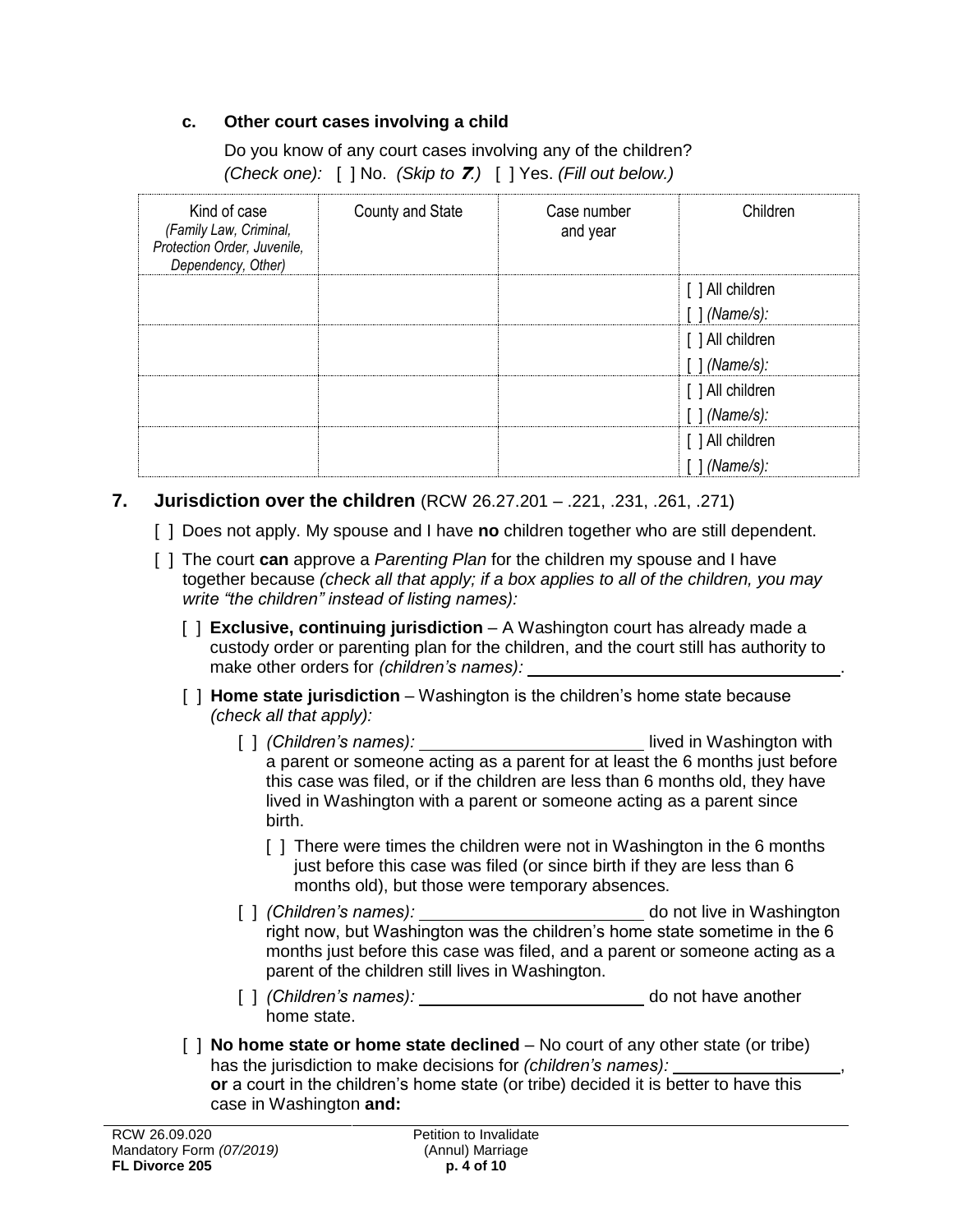- The children and a parent or someone acting as a parent have ties to Washington beyond just living here; **and**
- There is a lot of information (substantial evidence) about the children's care, protection, education and relationships in this state.
- [ ] **Other state declined** The courts in other states (or tribes) that might be *(children's names):* 's home state have refused to take this case because it is better to have this case in Washington.
- [ ] **Temporary emergency jurisdiction**  The court can make decisions for *(children's names):* <u>children</u> because the children are in this state now **and** were abandoned here **or** need emergency protection because the children (or the children's parent, brother or sister) were abused or threatened with abuse. (*Check one):*
	- [ ] A custody case involving the children was filed in the children's home state *(name of state or tribe):* . Washington should take temporary emergency jurisdiction over the children until the Petitioner can get a court order from the children's home state (or tribe).
	- [ ] There is **no** valid custody order or open custody case in the children's home state *(name of state or tribe):* . If no case is filed *in the children's home state (or tribe)* by the time the children have been in Washington for 6 months, (date): **with the contract of Washington** should have final jurisdiction over the children.
- [ ] Other reason *(specify):*
- [ ] The court **cannot** approve a *Parenting Plan* because the court does not have jurisdiction over the children.

# **8. Parenting Plan**

- [ ] My spouse and I have **no** children together who are still dependent.
- [ ] I ask the court to order a *Parenting Plan* for the children my spouse and I have together. I will file and serve my proposed *Parenting Plan* (form FL All Family 140) *(check one):*
	- [ ] at the same time as this *Petition*.
	- [ ] later.
- [ ] The court **cannot** approve a *Parenting Plan* because the court does not have jurisdiction over the children.

# **9. Child Support**

- [ ] My spouse and I have **no** children together who are still dependent.
- [ ] **Court Order –** I ask the court to order child support (including medical support) according to state law for the children my spouse and I have together. *(You may ask for a court order of child support even if there is already an administrative order. The court order will replace the administrative order to the extent the court order is different.)*

[] I ask the court to order my spouse to pay his/her proportionate share of

*(check all that apply):* [ ] day care expenses

[] long-distance transportation expenses

[ ] education expenses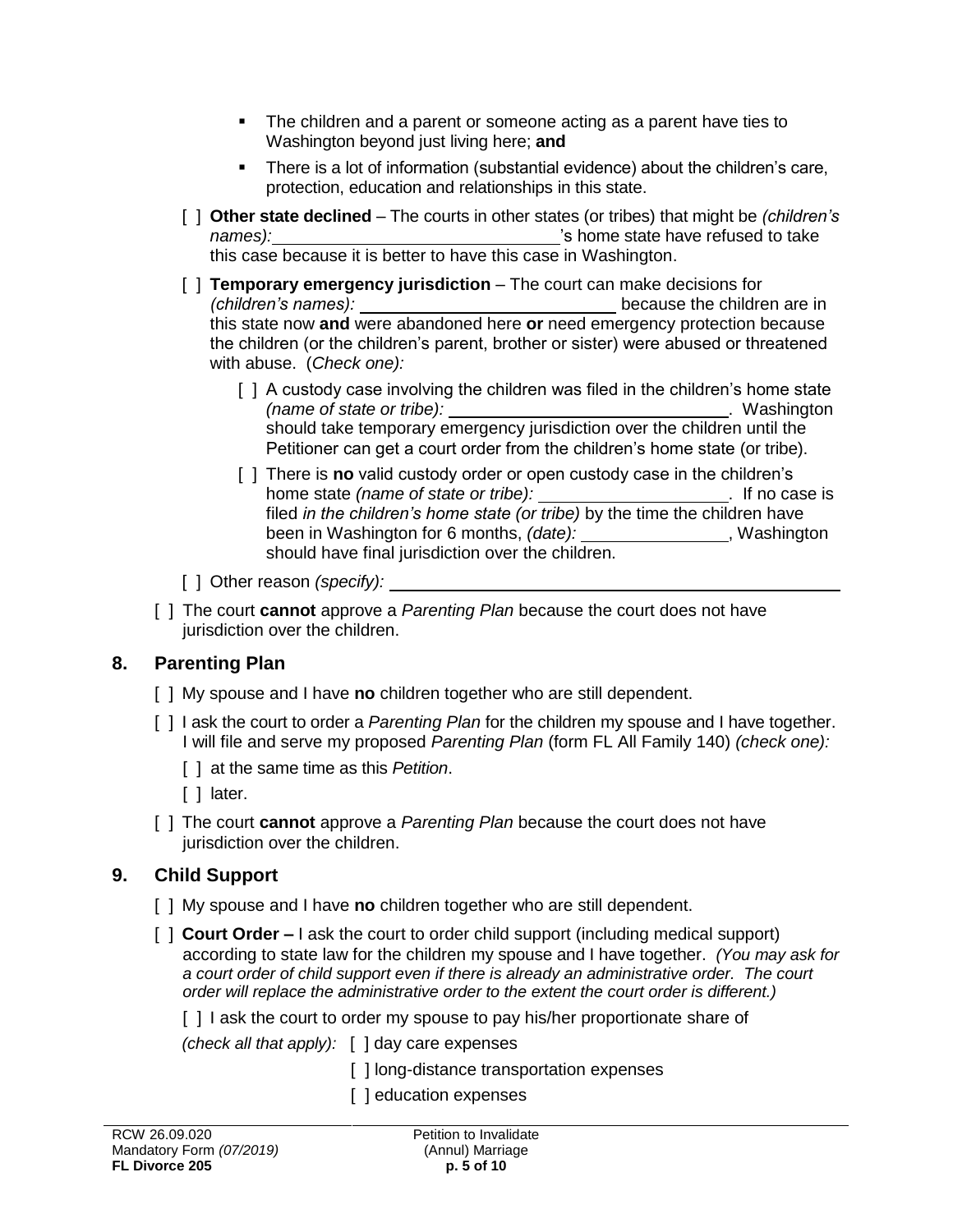- [] post-secondary (college or vocational school) support
- [ ] other child-related expenses *(specify):*
- [ ] I ask the court to order that we have the right to claim the children as dependents for purposes of personal tax exemptions and associated tax credits on our tax forms as follows *(describe):*

*Important! Although the personal tax exemptions are currently suspended through tax year 2025, other tax benefits may flow from claiming a child as dependent.*

[ ] **Administrative Order –** There is no need for the court to make a child support order. The DSHS Division of Child Support (DCS) has already established an administrative child support order for the children my spouse and I have together in DCS case number/s: . I am not asking the court to make a different child support order.

*DCS child support orders do not cover tax exemptions or post-secondary (college or vocational school) support.* Because these issues are not in the administrative order, I ask the court to order *(check all that apply):*

- [ ] we have the right to claim the children as dependents for purposes of personal tax exemptions and associated tax credits on our tax forms as follows *(describe):*
- [ ] my spouse to pay his/her proportionate share of post-secondary (college or vocational school) support.

## **10. Children from other relationships**

- [ ] Neither spouse has children from other relationships who are still dependent.
- [ ] I have the following dependent children who are not from this relationship *(list name/s and age/s):* .
- [ ] My spouse has the following dependent children who are not from this relationship *(list name/s and age/s):*

## **11. Written Agreements**

*Have you and your spouse signed a prenuptial agreement, separation contract or community property agreement?*

*(Check one):* [ ] No. *(Skip to* 12*.)* [ ] Yes. *(Fill out below.)*

Type of written agreement:

Date of written agreement:

Should the court enforce this agreement?

*(Check one):* [ ] Yes [ ] No

If No, why not?

# **12. Real Property** (land or home)

[ ] Neither spouse owns any real property.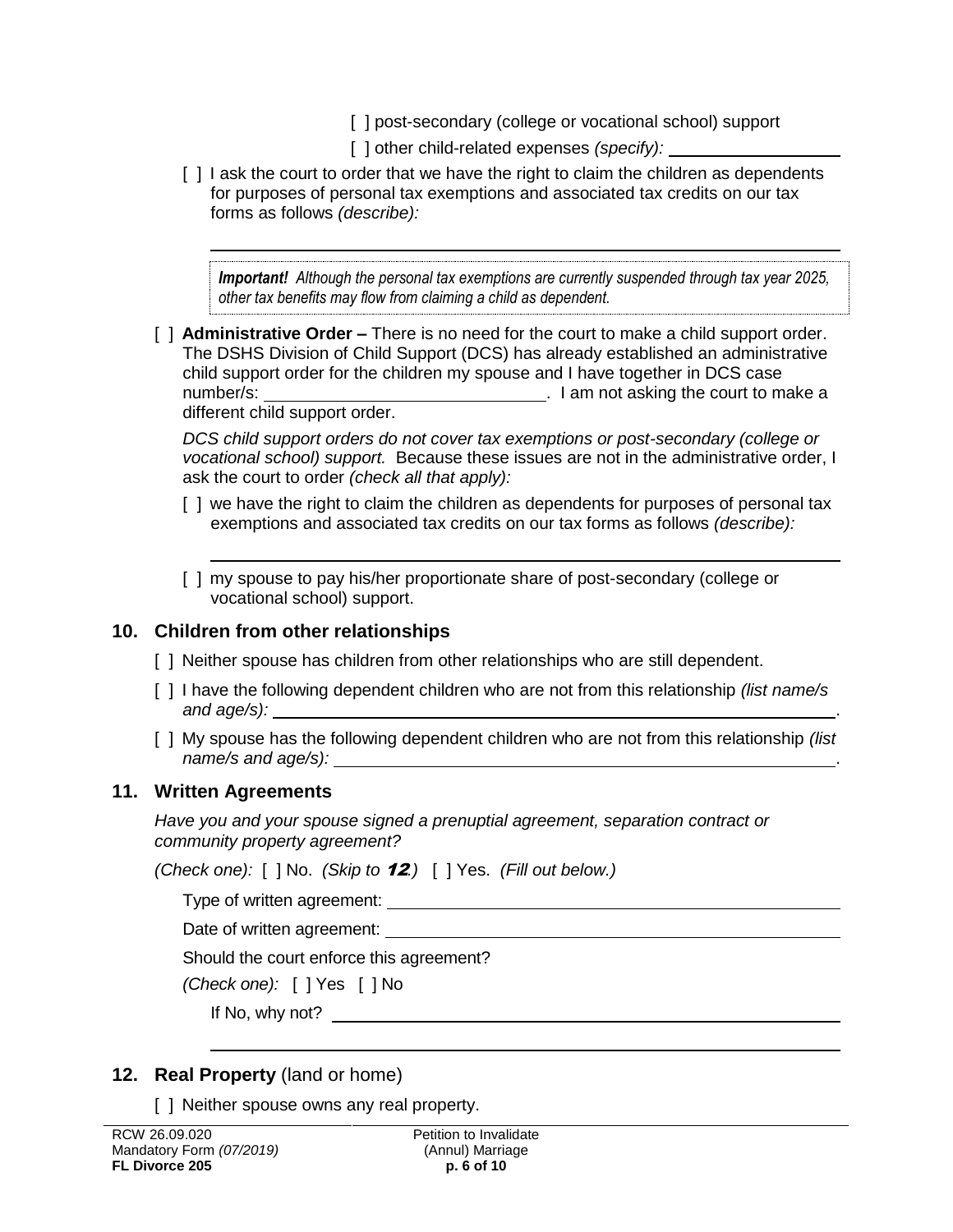- [ ] I ask the court to divide the real property according to the written agreement described in 11 above.
- [ ] I ask the court to divide the real property fairly (equitably), as explained below:

| <b>Real Property Address</b> | <b>Tax Parcel Number</b> | Who should own this property? |
|------------------------------|--------------------------|-------------------------------|
|                              |                          | [] Petitioner [] Respondent   |
|                              |                          | [ ] Petitioner [ ] Respondent |
|                              |                          | [ ] Petitioner [ ] Respondent |

- [ ] I ask the court to divide the real property fairly (equitably) as the court decides.
- [ ] The court does not have jurisdiction to divide the real property.
- [ ] Other *(specify):*
- **13. Personal Property** (possessions, assets or business interests of any kind)
	- [ ] We have already divided the property fairly. I ask the court to order that each spouse will keep any personal property that s/he now has or controls.
	- [ ] I ask the court to divide the personal property according to the written agreement described in 11 above.
	- [ ] I ask the court to divide the personal property fairly (equitably), as explained below:

| List property (include vehicles, pensions/retirement, insurance,<br>bank accounts, furniture, businesses, etc. Do not list more than<br>the last four digits of any account number.): | Who should own this<br>property? |
|---------------------------------------------------------------------------------------------------------------------------------------------------------------------------------------|----------------------------------|
|                                                                                                                                                                                       | [ ] Petitioner [ ] Respondent    |
|                                                                                                                                                                                       | [ ] Petitioner [ ] Respondent    |
|                                                                                                                                                                                       | [ ] Petitioner [ ] Respondent    |
|                                                                                                                                                                                       | [ ] Petitioner [ ] Respondent    |
|                                                                                                                                                                                       | [] Petitioner [] Respondent      |
|                                                                                                                                                                                       | [] Petitioner [] Respondent      |
|                                                                                                                                                                                       | [] Petitioner [] Respondent      |
|                                                                                                                                                                                       | [] Petitioner [] Respondent      |

[ ] I ask the court to divide the personal property fairly (equitably) as the court decides.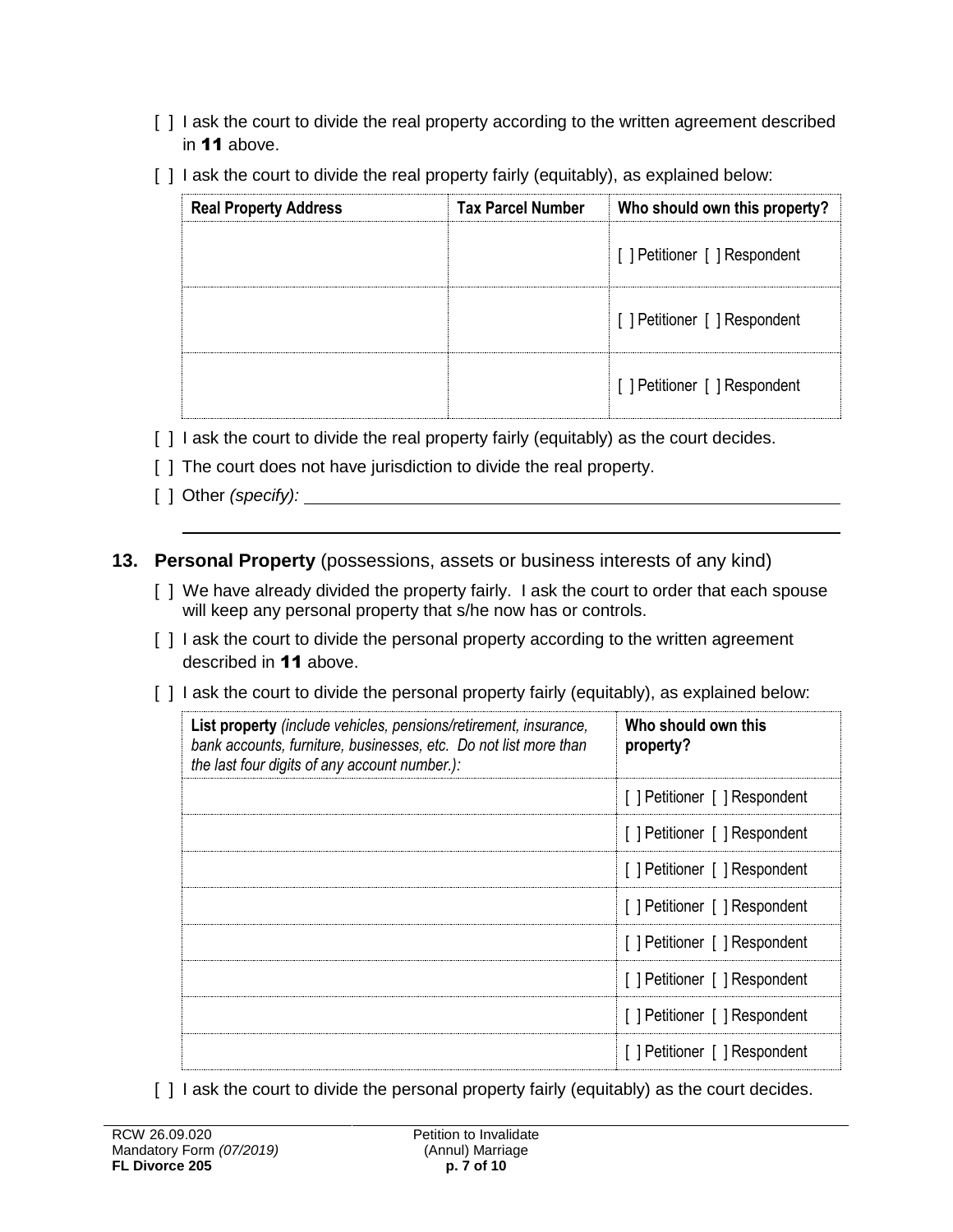- [ ] The court does not have jurisdiction to divide the personal property.
- [ ] Other:

#### **14. Debts**

- [ ] I am not aware of any debts.
- [] I ask the court to order each spouse to be responsible for debts s/he incurred (made) after the date of separation.
- [ ] I ask the court to divide the debts according to the written agreement described in **11** above.
- [ ] I ask the court to make the following orders about debts *(check all that apply):*
	- [ ] Each spouse is responsible for the debts that are now only in his/her own name.
	- [ ] Divide the debts fairly (equitably), as explained below:

| <b>Debt Amount</b> | <b>Creditor</b> (person or company owed this debt) | Who should pay this debt?     |
|--------------------|----------------------------------------------------|-------------------------------|
|                    |                                                    | [] Petitioner [] Respondent   |
|                    |                                                    | [ ] Petitioner [ ] Respondent |
|                    |                                                    | [ ] Petitioner [ ] Respondent |
|                    |                                                    | [] Petitioner [] Respondent   |
|                    |                                                    | [ ] Petitioner [ ] Respondent |
|                    |                                                    | [ ] Petitioner [ ] Respondent |
|                    |                                                    | [ ] Petitioner [ ] Respondent |
|                    |                                                    | [ ] Petitioner [ ] Respondent |

- [ ] Divide the debts fairly (equitably) as the court decides.
- [] The court does not have jurisdiction to divide the debts.
- [ ] Other:

## **15. Spousal Support** (maintenance/alimony)

- [ ] Spousal support is **not** needed.
- [ ] Spousal support **is** needed. The [ ] Petitioner [ ] Respondent has the ability to pay and should pay support:

.

- [ ] as decided by the court.
- [ ] \$ every month until *(date or event):*
- [ ] according to the written agreement described in **11** above.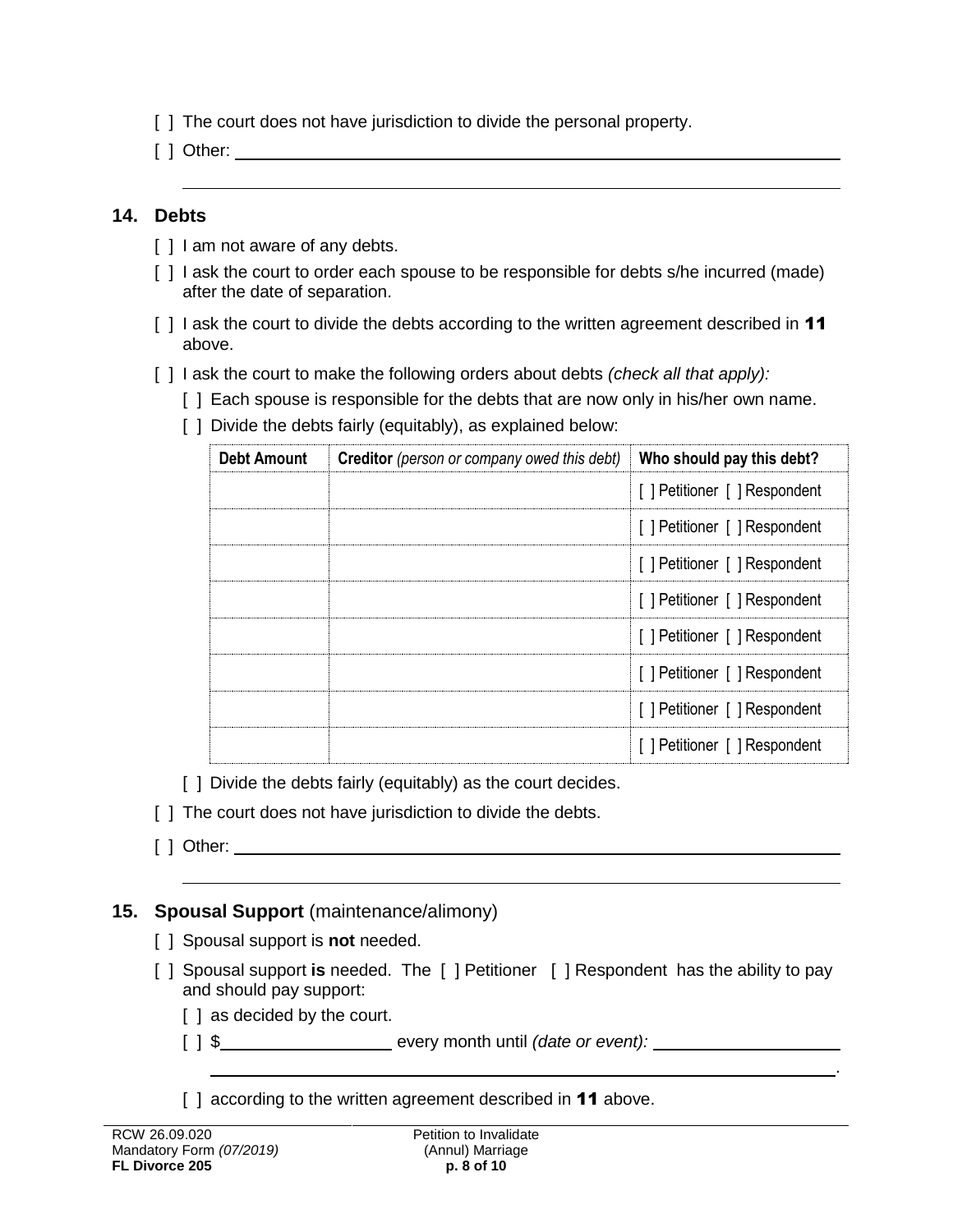[ ] other:

#### **16. Fees and Costs**

- [ ] No request.
- [ ] Order my spouse to pay my lawyer's fees, other professional fees, and costs for this case.

## **17. Protection Order**

*Do you want the court to issue an Order for Protection as part of the final orders in this case?*

- [ ] **No.**I do not want an *Order for Protection*.
- [ ] **Yes.** *(You must file a Petition for Order for Protection, form DV-1.015 for domestic violence, or form UHST-02.0200 for harassment. You may file your Petition for Order for Protection using the same case number assigned to this case.)*

*Important! If you need protection now, ask the court clerk about getting a Temporary Order for Protection.*

[ ] **There already is an** *Order for Protection between my spouse and me***.** *(Describe):* Court that issued the order:

```
Case number:
```
Expiration date:

## **18. Restraining Order**

*Do you want the court to issue a Restraining Order as part of the final orders in this case?* 

- [ ] **No.** *(Skip to* 19*.)*
- [ ] **Yes.** *Check the type of orders you want:*
	- [ ] **Do not disturb**  Order the Respondent not to disturb my peace or the peace of any child listed in 6.
	- [ ] **Stay away** Order the Respondent not to go onto the grounds of or enter my home, workplace, or school, and the daycare or school of any child listed in 6.
		- [ ] Also, not knowingly to go or stay within feet of my home, workplace, or school, or the daycare or school of any child listed in 6.
	- [ ] **Do not hurt or threaten**  Order the Respondent:
		- Not to assault, harass, stalk, or molest me or any child listed in  $6$ ; and
		- Not to use, try to use, or threaten to use physical force against me or the children that would reasonably be expected to cause bodily injury.

*Warning! If the court makes this order, the court must consider if weapons restrictions are required by state law; federal law may also prohibit the Restrained Person from possessing firearms or ammunition.* 

[  $\vert$  **Prohibit weapons and order surrender** – Order the Respondent:

 Not to access, possess, or obtain any firearms, other dangerous weapons, or concealed pistol licenses until the Order ends, and